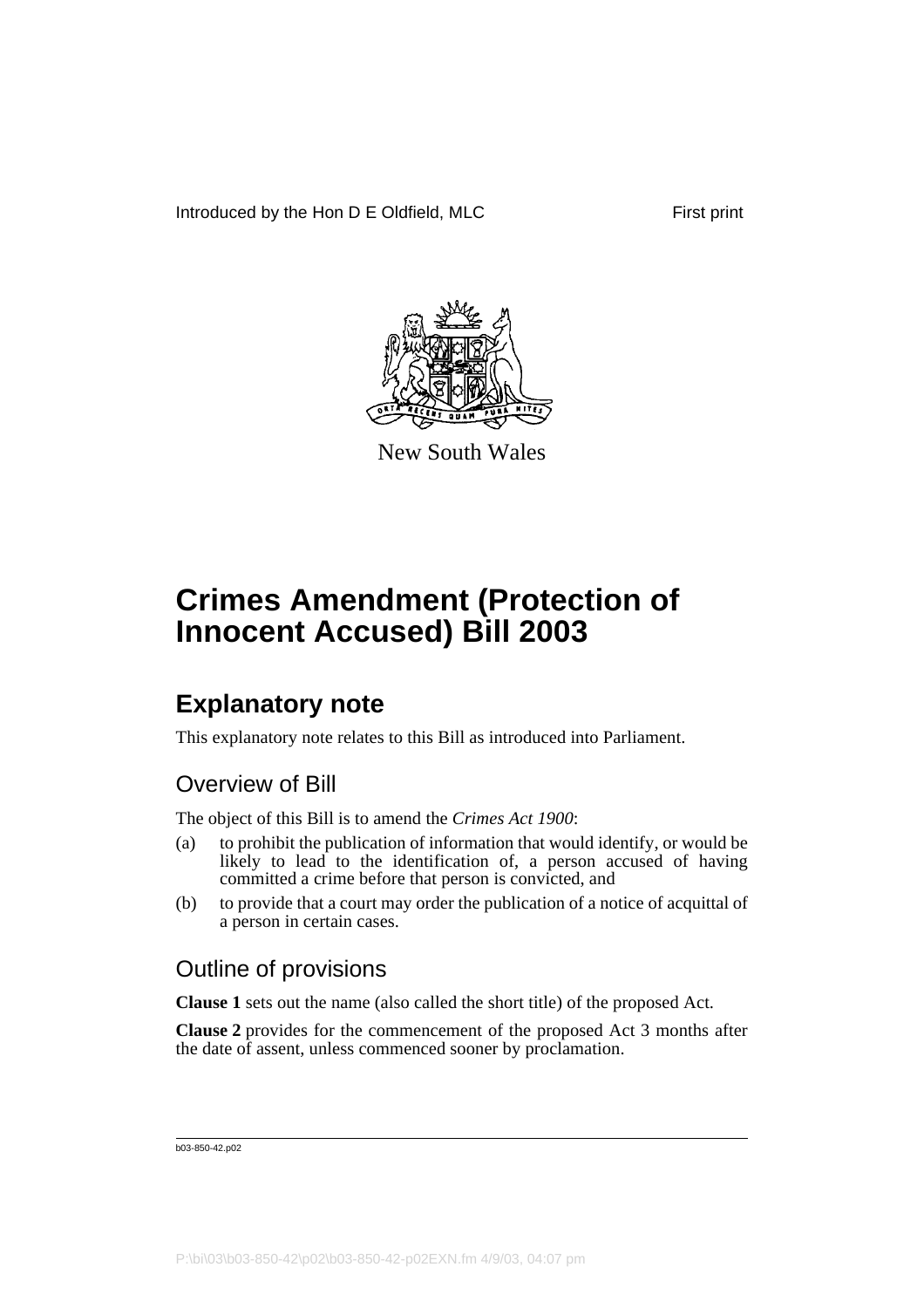Explanatory note

**Clause 3** is a formal provision that gives effect to the amendments to the *Crimes Act 1900* set out in Schedule 1.

#### **Schedule 1 Amendment of Crimes Act 1900**

**Schedule 1** inserts proposed sections 583 and 584 into the *Crimes Act 1900*.

Proposed section 583 makes it an offence to publish any matter that accuses a person of having committed an offence, or, in relation to an offence, identifies a person who is accused of having committed that offence, or is likely to lead to the identification of such a person, before the person has been convicted of that offence or another related offence. The maximum penalty that may be imposed for the commission of the proposed offence is 200 penalty units (currently, \$22,000) or imprisonment for a period not exceeding 2 years or both (in the case of an individual) or 4,000 penalty units (currently \$440,000) (in the case of a corporation). Certain publications are excluded from the operation of the prohibition, including publications authorised by the Commissioner of Police for the purpose of apprehending a person who is accused of having committed an offence.

Proposed section 584 provides that if:

- (a) a person has been charged with an offence, and
- (b) the name of the person and any details of the offence have been published or broadcast in contravention of proposed section 583, and
- (c) the person is acquitted of the offence and not convicted of a related offence,

the court that acquitted the person may make an order directing any person that published or broadcasted the name of the person and any details of the offence to publish or broadcast notice of the acquittal of the person in such manner as the court directs. Failure to comply with such an order is an offence that would carry a maximum penalty of 200 penalty units (currently, \$22,000) or imprisonment for a period not exceeding 2 years or both (in the case of an individual) or 4,000 penalty units (currently \$440,000) (in the case of a corporation).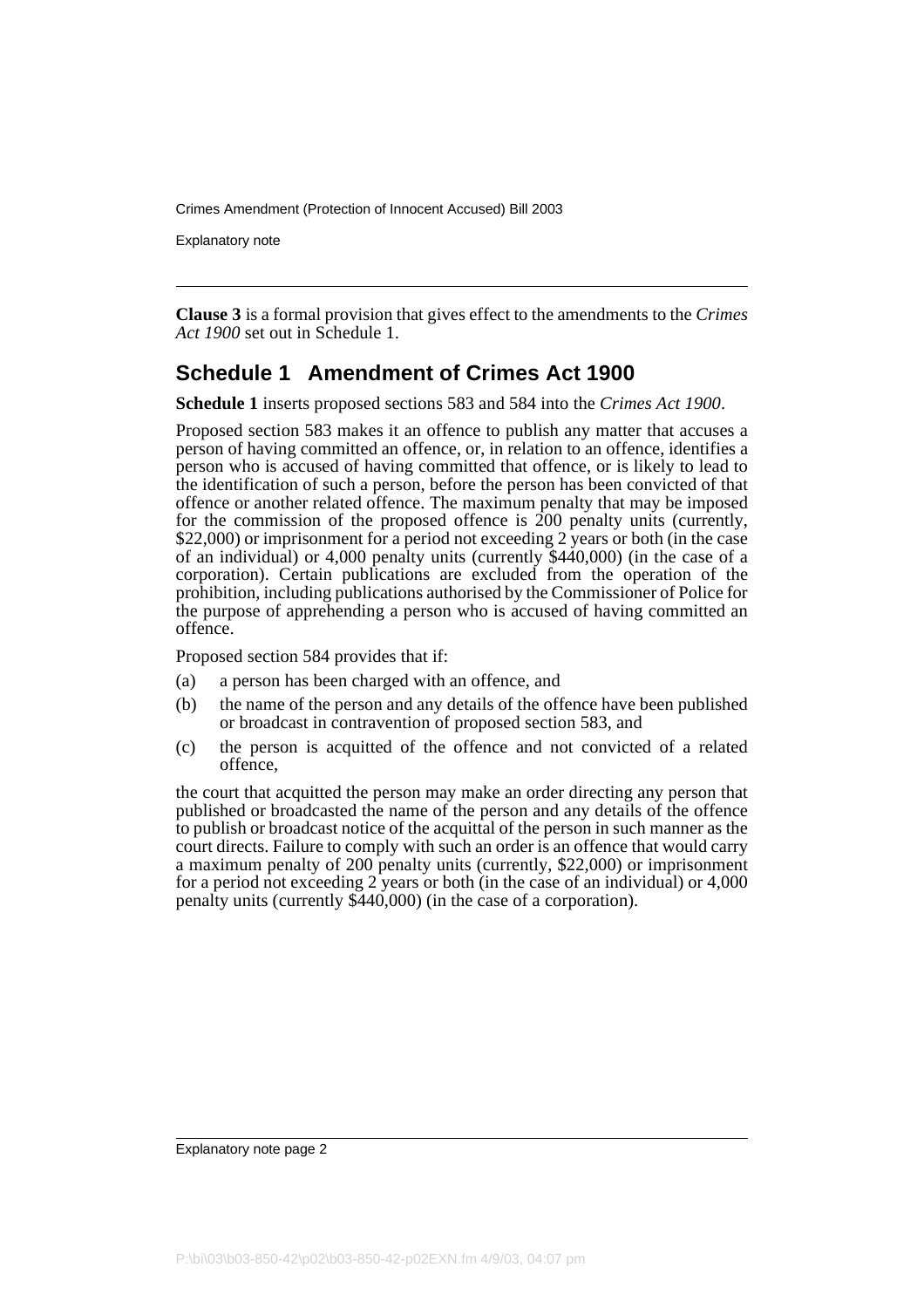Introduced by the Hon D E Oldfield, MLC First print



New South Wales

## **Crimes Amendment (Protection of Innocent Accused) Bill 2003**

### **Contents**

|                                         | Page |
|-----------------------------------------|------|
| Name of Act                             |      |
| Commencement                            |      |
| Amendment of Crimes Act 1900 No 40      |      |
| Schedule 1 Amendment of Crimes Act 1900 |      |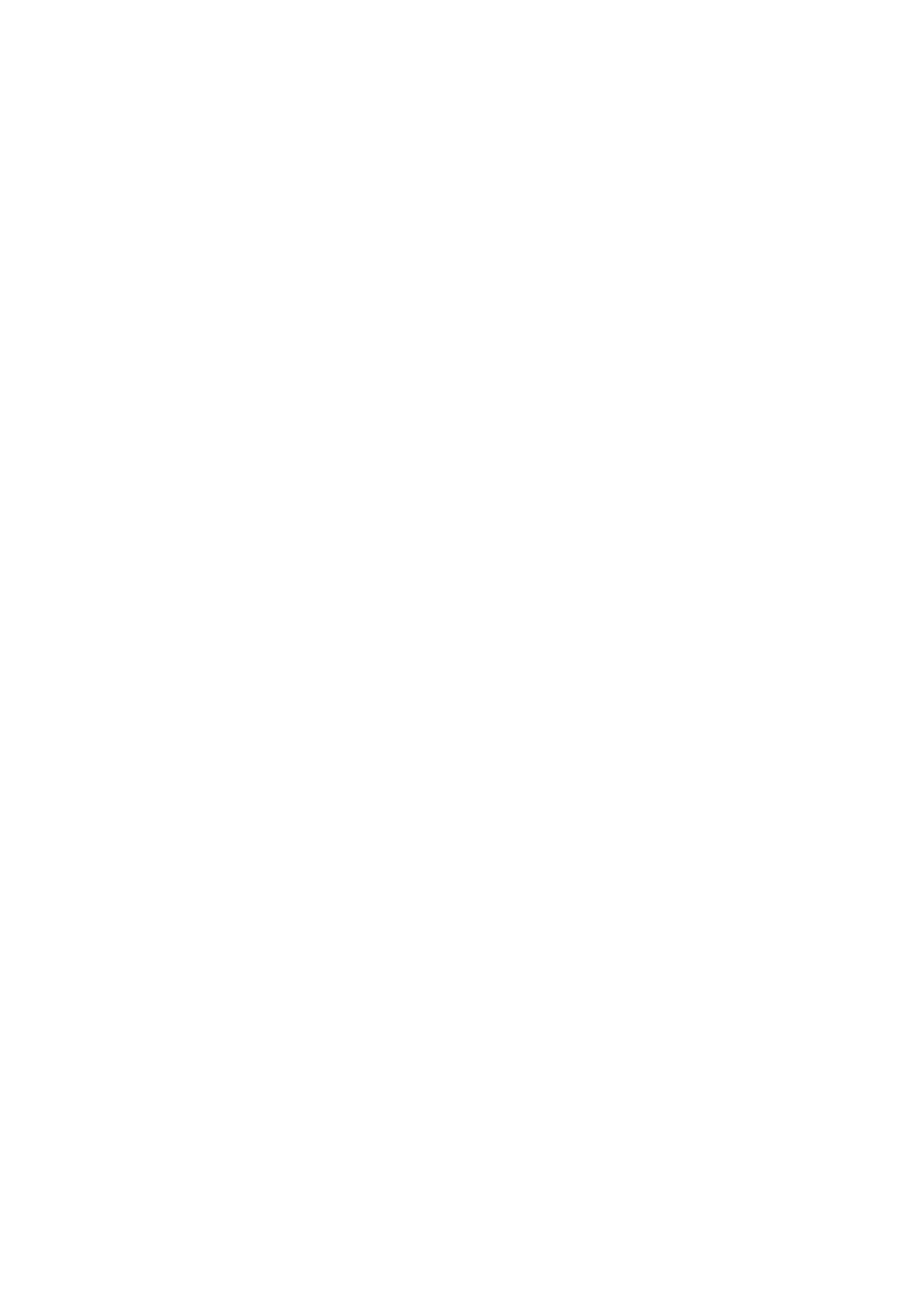

New South Wales

## **Crimes Amendment (Protection of Innocent Accused) Bill 2003**

No , 2003

#### **A Bill for**

An Act to amend the *Crimes Act 1900* to prohibit the publication of information relating to a crime that would lead to the identification of a person accused of the crime before that person is convicted; to provide for the publication of a notice of acquittal of a person in certain cases; and for other purposes.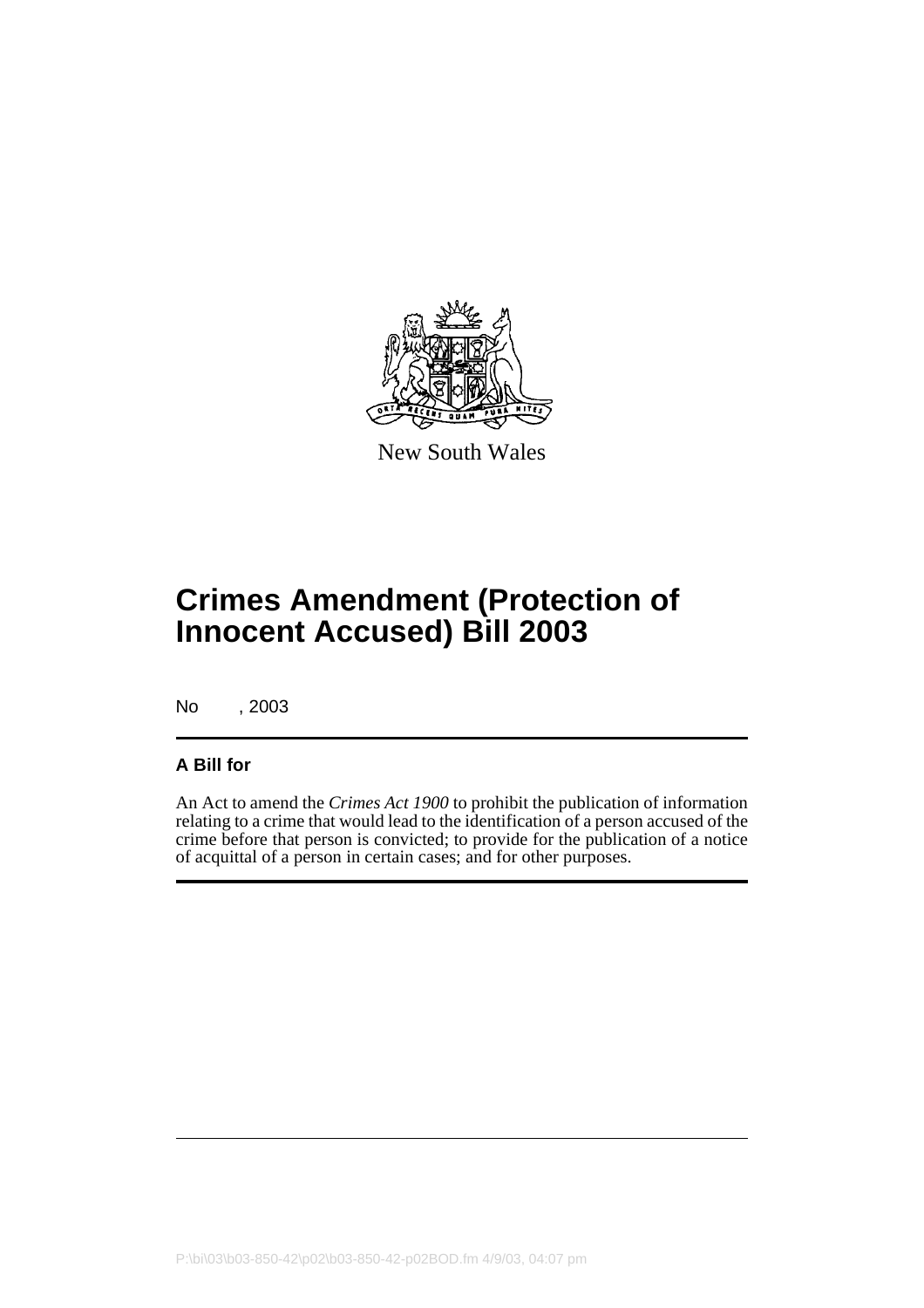<span id="page-5-2"></span><span id="page-5-1"></span><span id="page-5-0"></span>

| The Legislature of New South Wales enacts: |                                                                                                   |                     |
|--------------------------------------------|---------------------------------------------------------------------------------------------------|---------------------|
| 1                                          | Name of Act                                                                                       | 2                   |
|                                            | This Act is the Crimes Amendment (Protection of Innocent<br>Accused) Act 2003.                    | 3<br>$\overline{4}$ |
| 2                                          | <b>Commencement</b>                                                                               | 5                   |
|                                            | This Act commences 3 months after the date of assent, unless<br>commenced sooner by proclamation. | 6<br>7              |
| 3                                          | Amendment of Crimes Act 1900 No 40                                                                | 8                   |
|                                            | The <i>Crimes Act 1900</i> is amended as set out in Schedule 1.                                   | 9                   |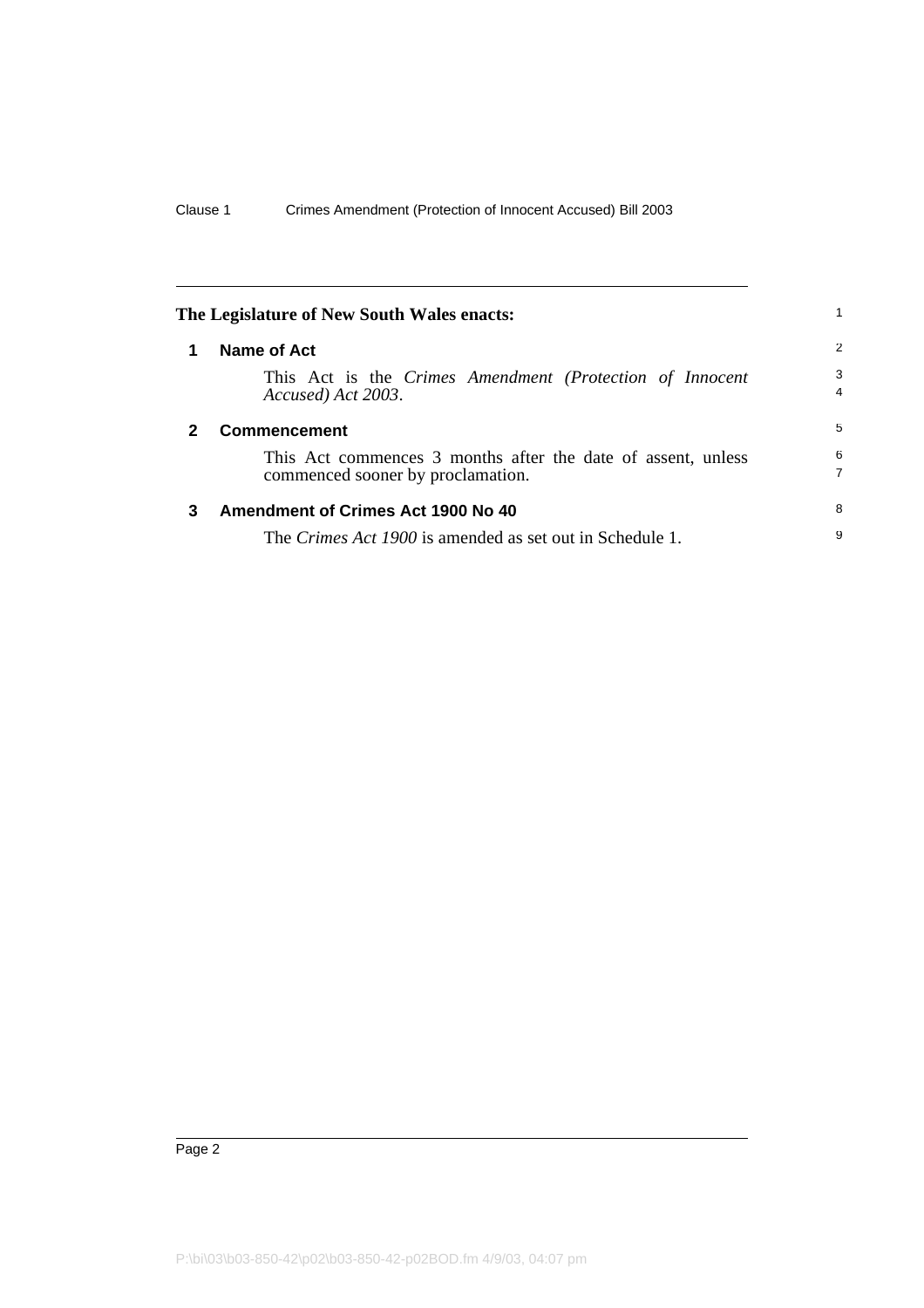Amendment of Crimes Act 1900 Schedule 1

 $\ddot{\phantom{a}}$ 

<span id="page-6-0"></span>

|     |     | Schedule 1 Amendment of Crimes Act 1900<br>(Section 3)                                                                                                                                            | 1<br>$\overline{2}$  |
|-----|-----|---------------------------------------------------------------------------------------------------------------------------------------------------------------------------------------------------|----------------------|
|     |     | Sections 583 and 584                                                                                                                                                                              | 3                    |
|     |     | Insert after section 582:                                                                                                                                                                         | 4                    |
| 583 |     | Publication and broadcasting of name of accused persons                                                                                                                                           | 5                    |
|     | (1) | In this section:                                                                                                                                                                                  | 6                    |
|     |     | <i>matter</i> includes a picture.                                                                                                                                                                 | 7                    |
|     |     | <i>publish</i> includes broadcast by radio or television.                                                                                                                                         | 8                    |
|     | (2) | A person must not publish any matter that:                                                                                                                                                        | 9                    |
|     |     | accuses a person of having committed an offence, or<br>(a)                                                                                                                                        | 10                   |
|     |     | in relation to an offence:<br>(b)                                                                                                                                                                 | 11                   |
|     |     | (i)<br>identifies a person who is accused of having<br>committed that offence, or                                                                                                                 | 12<br>13             |
|     |     | is likely to lead to the identification of such a<br>(ii)<br>person,                                                                                                                              | 14<br>15             |
|     |     | before the person has been convicted of that offence or<br>another related offence.                                                                                                               | 16<br>17             |
|     |     | Maximum penalty: 200 penalty units or imprisonment for a<br>period not exceeding 2 years or both (in the case of an<br>individual) or 4,000 penalty units (in the case of a<br>corporation).      | 18<br>19<br>20<br>21 |
|     | (3) | This section does not apply to the following:                                                                                                                                                     | 22                   |
|     |     | a publication authorised by the Commissioner of Police<br>(a)<br>for the purpose of apprehending a person who is<br>accused of having committed an offence,                                       | 23<br>24<br>25       |
|     |     | an official law report of the criminal proceedings or any<br>(b)<br>official publication in the course of, and for the<br>purposes of, criminal proceedings relating to the<br>offence concerned, | 26<br>27<br>28<br>29 |
|     |     | the supply of transcripts of the criminal proceedings to<br>(c)<br>persons with a genuine interest in those proceedings or<br>for genuine research purposes,                                      | 30<br>31<br>32       |
|     |     | a publication made after the person's death.<br>(d)                                                                                                                                               | 33                   |
|     |     |                                                                                                                                                                                                   |                      |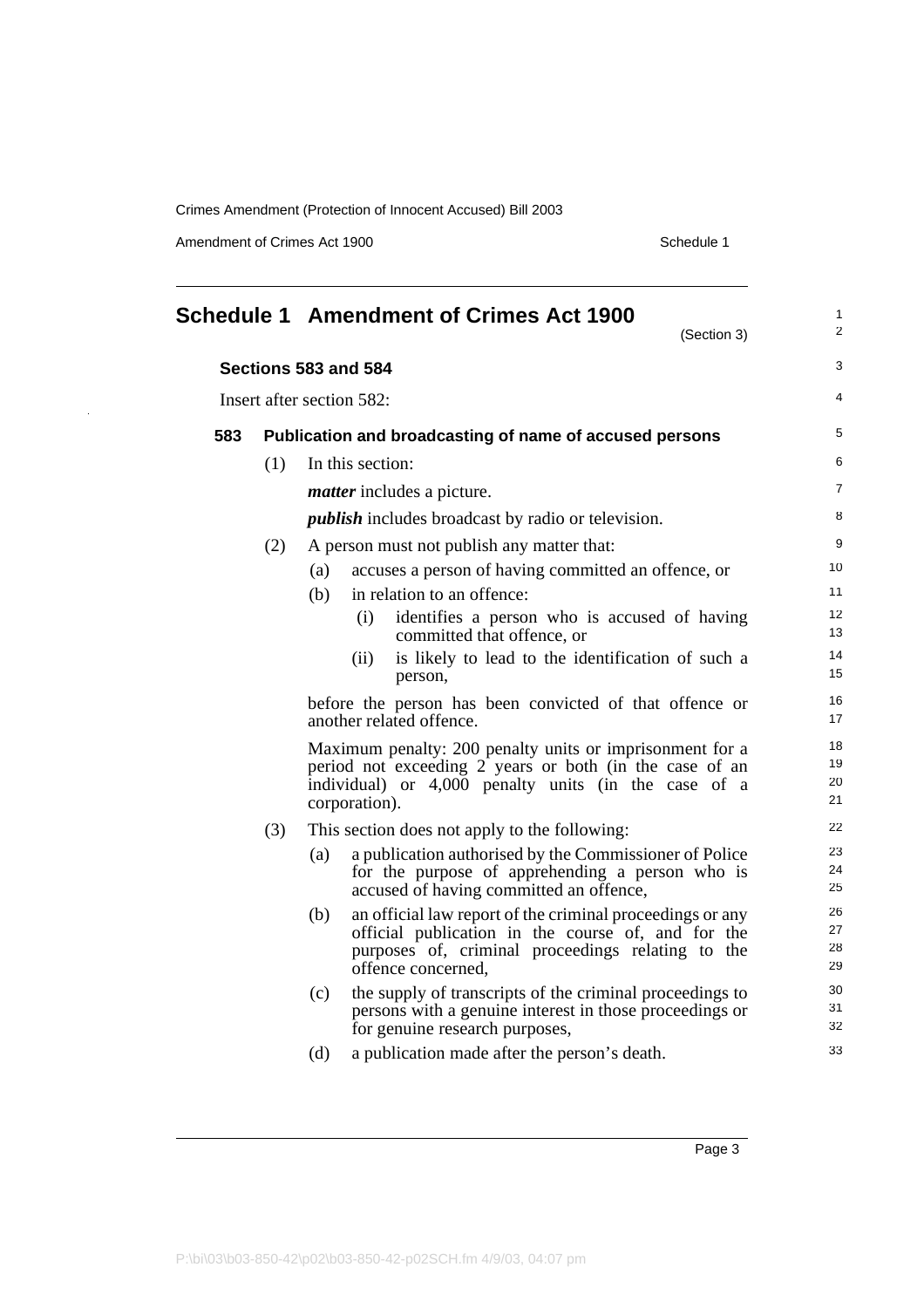Schedule 1 Amendment of Crimes Act 1900

|     | (4) | The offence created by this section is an offence of strict<br>liability.                | $\mathbf{1}$<br>2   |
|-----|-----|------------------------------------------------------------------------------------------|---------------------|
|     | (5) | Proceedings for an offence against this section may be dealt<br>with:                    | 3<br>4              |
|     |     | (a)<br>summarily before a Local Court, or                                                | 5                   |
|     |     | (b)<br>summarily before the Supreme Court in its summary<br>jurisdiction.                | 6<br>$\overline{7}$ |
| 584 |     | Court may order publication of acquittal in certain cases                                | 8                   |
|     | (1) | If:                                                                                      | 9                   |
|     |     | a person has been charged with an offence, and<br>(a)                                    | 10                  |
|     |     | the name of the person and any details of the offence<br>(b)                             | 11                  |
|     |     | have been published or broadcast in contravention of<br>section 583, and                 | 12<br>13            |
|     |     | the person is acquitted of the offence and not convicted<br>(c)<br>of a related offence, | 14<br>15            |
|     |     | the court that acquitted the person may make an order                                    | 16                  |
|     |     | directing any person who published or broadcasted the name                               | 17                  |
|     |     | of the person and any details of the offence to publish or                               | 18<br>19            |
|     |     | broadcast notice of the acquittal of the person in such manner<br>as the court directs.  | 20                  |
|     | (2) | A person who fails to comply with an order made under                                    | 21                  |
|     |     | subsection (1) is guilty of an offence.                                                  | 22                  |
|     |     | Maximum penalty: 200 penalty units or imprisonment for a                                 | 23                  |
|     |     | period not exceeding 2 years or both (in the case of an                                  | 24                  |
|     |     | individual) or 4,000 penalty units (in the case of a<br>corporation).                    | 25<br>26            |
|     |     |                                                                                          |                     |